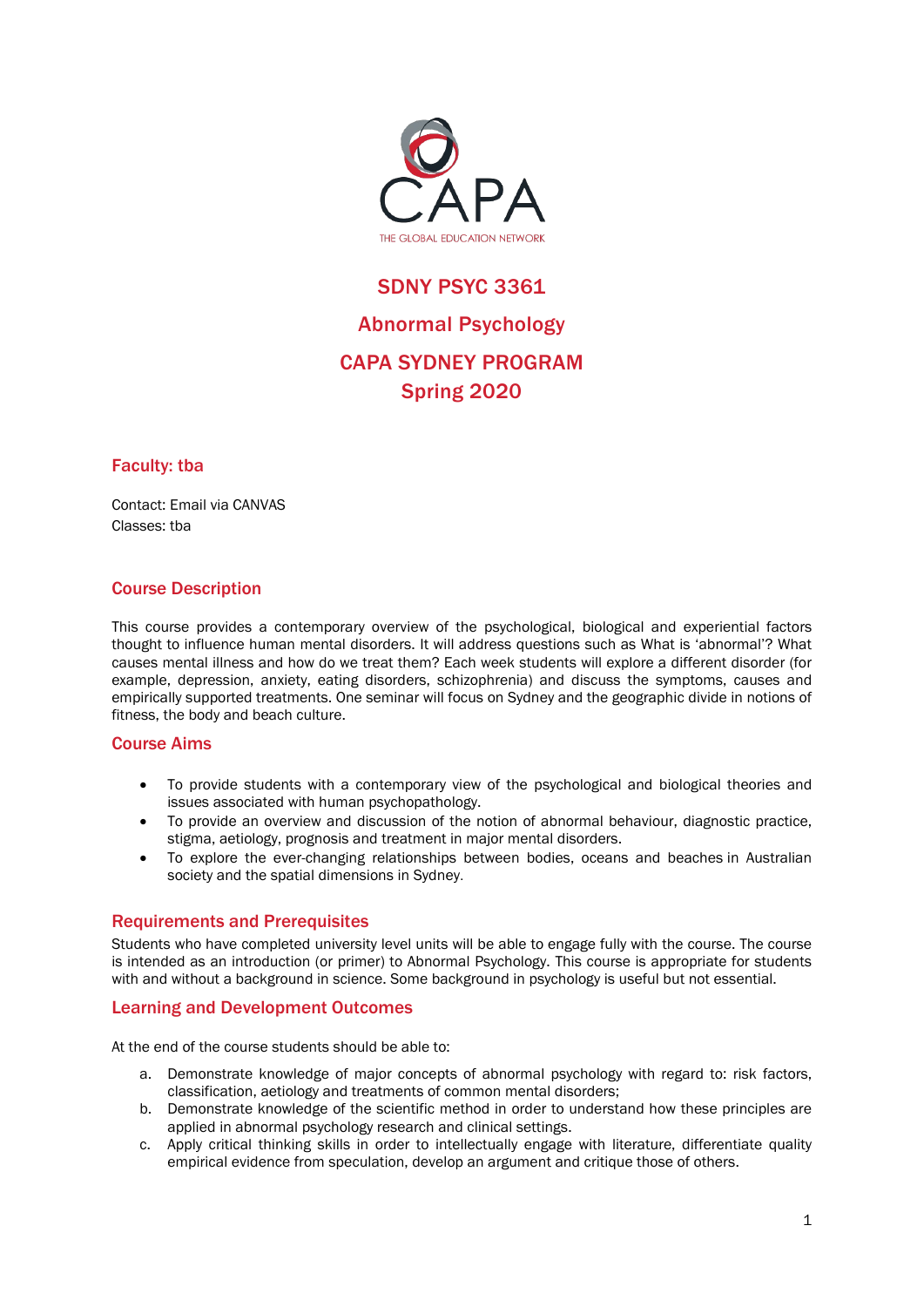d. Demonstrate effective written communication skills in psychology for the purpose of informing and debating.

## Class methodology

Classes will comprise lectures and seminar-style discussion with periodic quizzes. Students will be required to prepare for class by reading ahead and completing the online quizzes.

#### Field Component(s)

CAPA provides the unique opportunity to learn about the city through direct, guided experience. Participation in the field activity(s) for this course is required. You will actively explore the Global City you are currently living in. Guidance on each of these components will be offered in class.

Students are strongly encouraged to participate in co-curricular *My Global Cities* activities.

## Assessment and Grading

| <b>Assessment Task</b> | Weighting | Learning outcomes assessed |
|------------------------|-----------|----------------------------|
| 1. Participation       | 10%       | a, b, c.                   |
| 2. Online quizzes      | 30%       | a, b, c.                   |
| 3. Essay               | 30%       | a, b, c, d                 |
| 4. Final exam          | 30%       | a, b, c, d                 |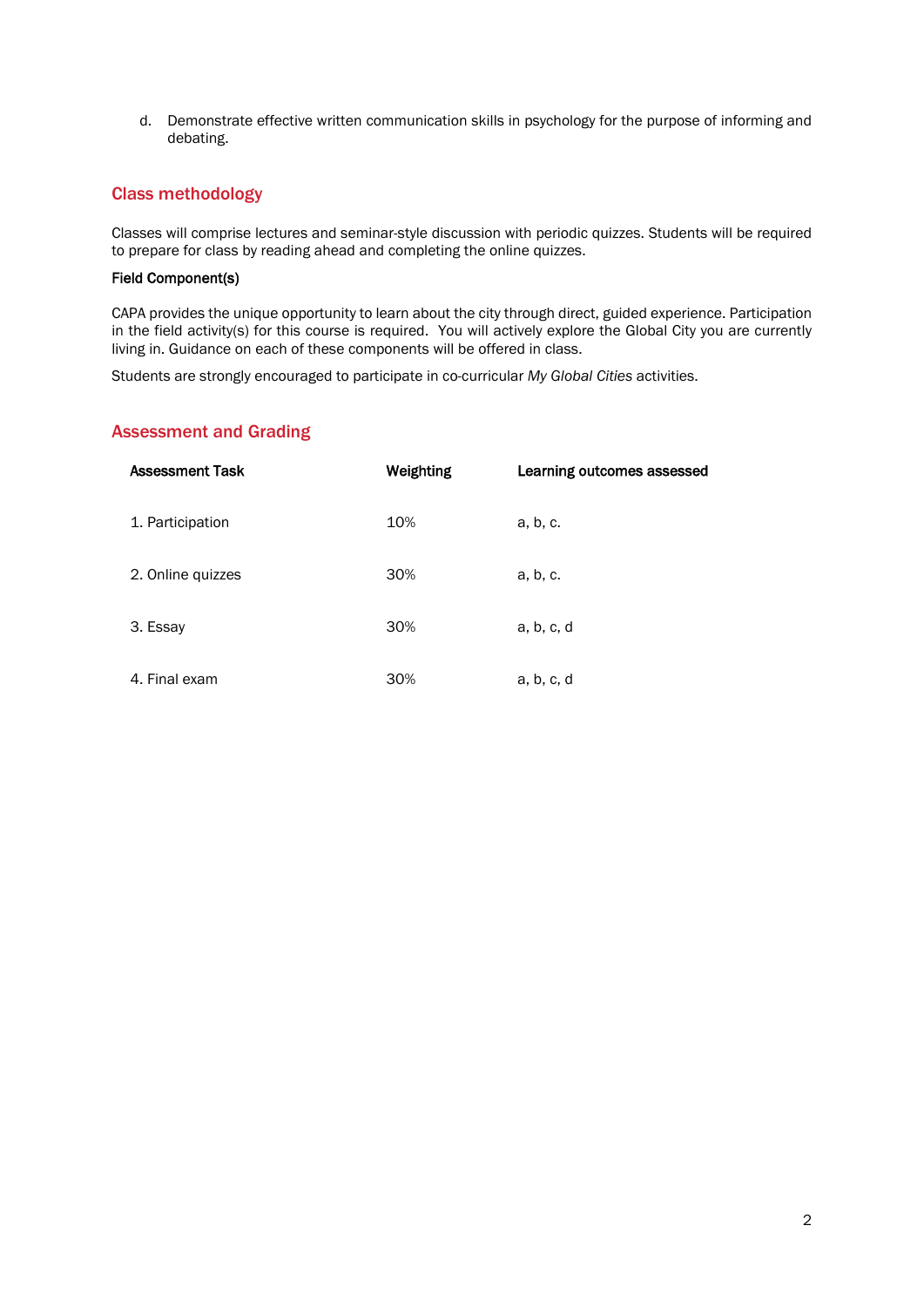| Descriptor       | Alpha | <b>Numeric</b> | <b>GPA</b>  | Requirements                                                   |
|------------------|-------|----------------|-------------|----------------------------------------------------------------|
| <b>Excellent</b> | A     | $93+$          | 4.0         | Shows superior use and understanding of                        |
|                  | $A -$ | $90 - 92$      | 3.7         | extensive literature beyond the textbook and<br>notes          |
|                  | $B+$  | $87 - 89$      | 3.3         | Shows significant use and understanding of                     |
| Good             | B     | $83 - 86$      | 3.0         | extensive literature beyond the textbook and                   |
|                  | $B -$ | $80 - 82$      | 2.7         | notes                                                          |
| Average          | $C+$  | $77 - 79$      | 2.3         | Shows a clear understanding and some insight                   |
|                  | C     | $73 - 76$      | 2.0         | into the material in the textbook and notes, but<br>not beyond |
| <b>Below</b>     | $C -$ | $70 - 72$      | 1.7         | Fails to show a clear understanding or much                    |
| Average/         | D+    | $67 - 69$      | 1.3         | insight into the material in the textbook and                  |
| Poor             | D     | $60 - 66$      | $0.7 - 1.0$ | notes                                                          |
| Fail             | F     | < 60           | 0           | Shows little or no understanding of any of the<br>material     |
| Incomplete       |       |                |             | Please see CAPA policy in Faculty Handbook                     |

## 1. Class Participation (10%)

Participation is a vital part of your grade: students are expected to participate orally in seminars and in online forums and discussions (via the Online Discussion Forum) in a critical and evaluative manner; to interact with the faculty and fellow students with respect and tolerance; and to actively engage in discussion.

Please review the following table as a guide:

| Grade   | <b>Discussion</b>                                | Reading                                    |
|---------|--------------------------------------------------|--------------------------------------------|
| A range | <b>Excellent:</b> consistent contributor; offers | Obviously has completed all readings;      |
|         | original analysis and comments; always           | intelligently uses resultant understanding |
|         | has ideas on topics of the readings; takes       | to formulate comments and questions for    |
|         | care not to dominate discussion.                 | the discussion.                            |
| B+      | <b>Very Good:</b> frequent, willing, and able    | Has done most of the readings; provides    |
|         | contributor; generally offers thoughtful         | competent analysis of the readings and     |
|         | comments based on the readings.                  | applies insights from class appropriately. |
| $B/B$ - | <b>Satisfactory:</b> frequent contributor; basic | Displays familiarity with some readings    |
|         | grasp of key concepts but little original        | and related concepts but tends not to      |
|         |                                                  | analyse them.                              |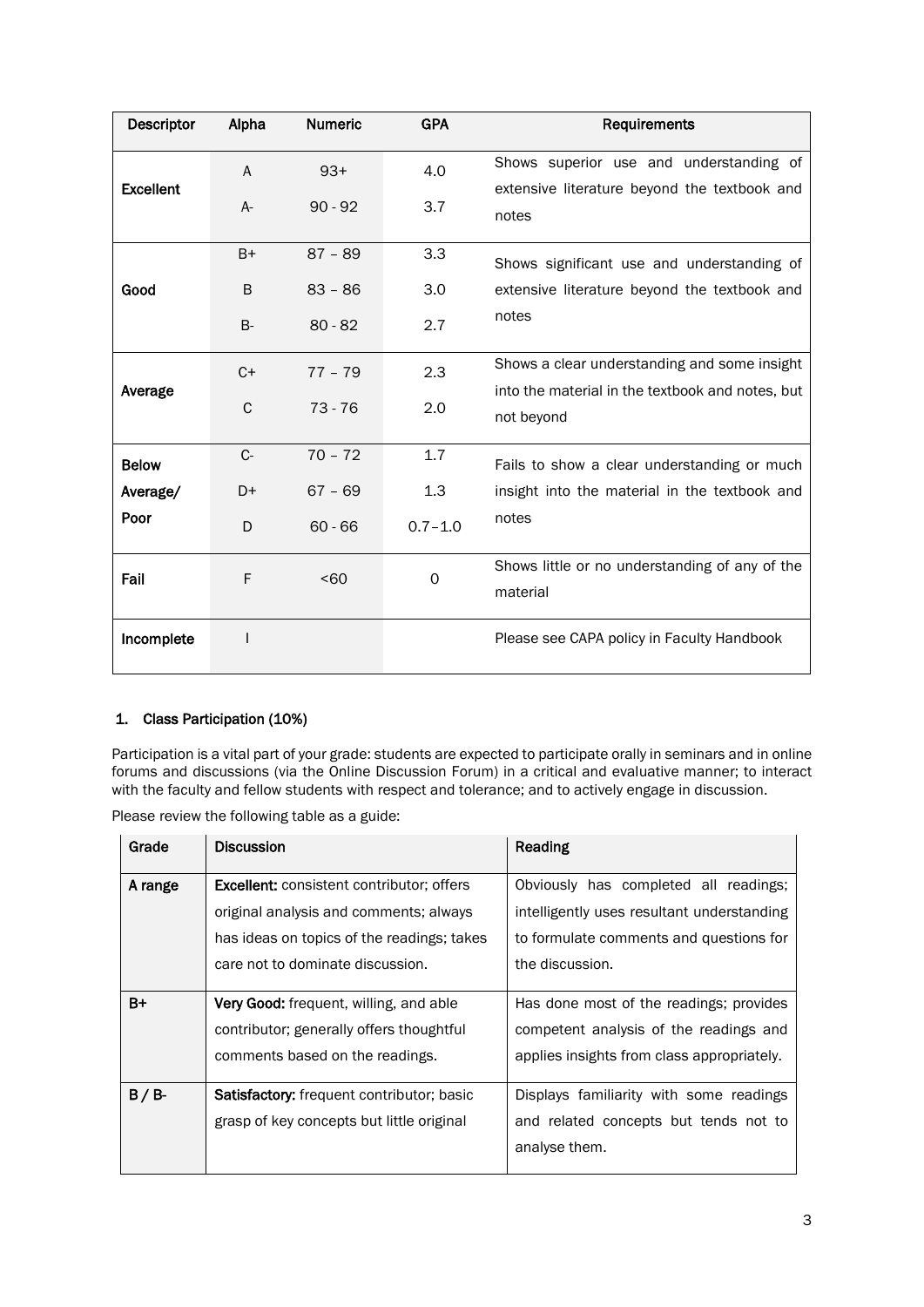|         | insight; comments/questions are of a           |                                                 |
|---------|------------------------------------------------|-------------------------------------------------|
|         | general nature.                                |                                                 |
| C range | <b>Poor:</b> sporadic contributor:             | Displays familiarity with few readings:         |
|         | comments/questions portray lack of             | rarely demonstrates analytical thought.         |
|         | understanding of key concepts; often           |                                                 |
|         | digresses in unhelpful ways.                   |                                                 |
| D/F     | <b>Very Poor:</b> rarely speaks; merely quotes | Little to no apparent familiarity<br>with       |
|         | text or repeats own comments or those of       | material<br>assigned<br>application<br>or<br>to |
|         | others.                                        | relevant discussion.                            |
|         |                                                |                                                 |

## 2. Online quizzes (30%)

Students will complete three online quizzes. These will be multiple choice and will be a review and evaluation of student engagement with course material.

## 3. Essay (30%)

A written assignment in essay format will be required for submission. The questions and instructions will be detailed in class. Due date: tba.

## 4. Final Exam (30%)

Students will complete a final exam at the end of the course. This will be based on lectures, readings and materials discussed in seminars in the second half of the course. The exam will comprise both short answer and long answer questions as well as case study questions.

## Course Materials

#### Required Readings

Text. Durand, V.M., Barlow, D.H., and Hofmann, S.G. 2018. *Essentials of Abnormal Psychology*. 8th edition. Cengage Learning.

Other materials will be available through CANVAS.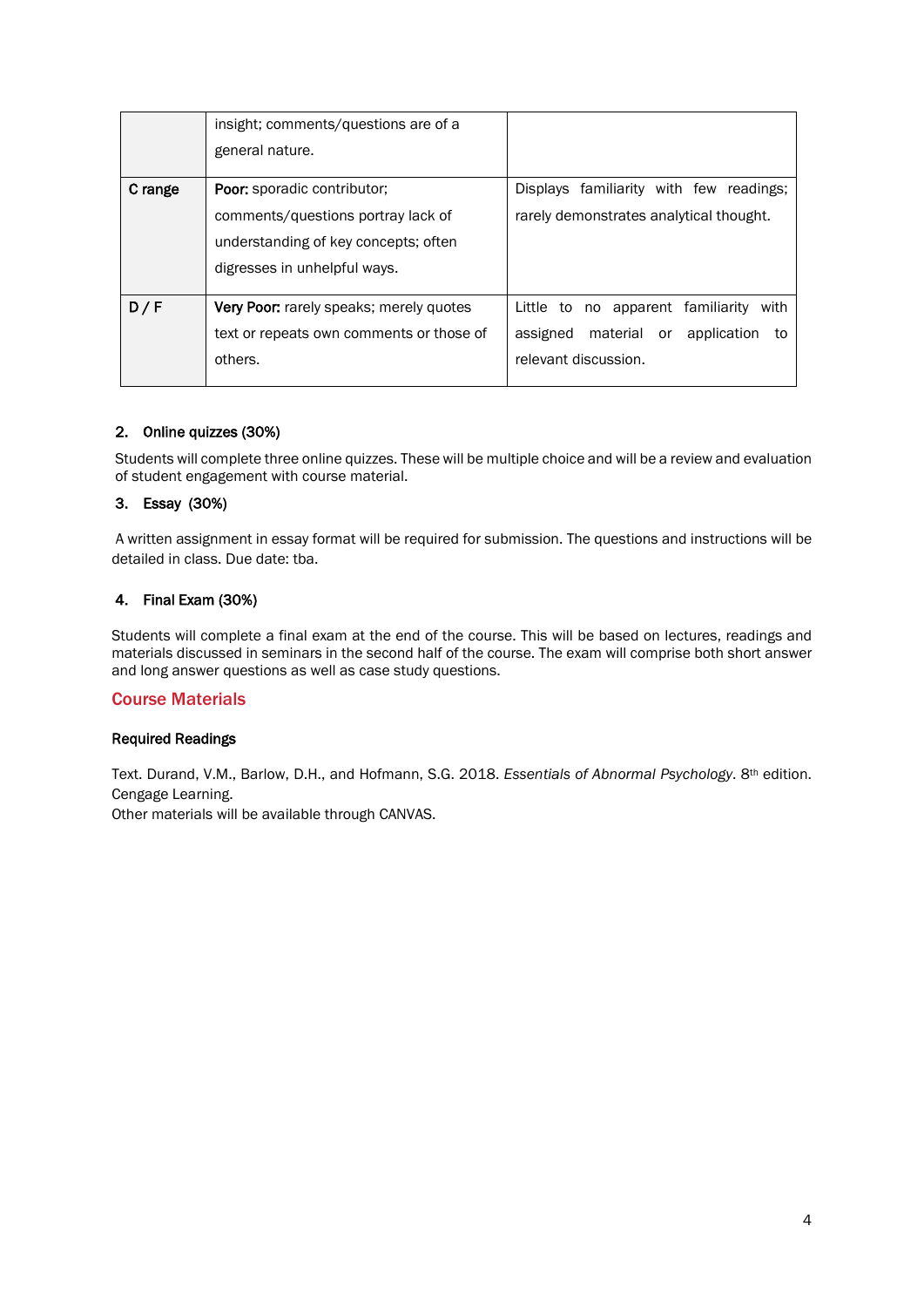## Weekly Schedule

| Date | Seminar topics                                        | <b>Class activities</b>                     |
|------|-------------------------------------------------------|---------------------------------------------|
|      | Seminar 1: Introduction to Psychopathology            | <b>Class Lecture</b>                        |
|      | <b>Required Reading</b>                               | Online                                      |
|      | Chapters 1 and 3                                      | No online requirement for the<br>first week |
|      | Seminar 2: Psychology Theories-Emotion, Fear, Anxiety | <b>Class Lecture</b>                        |
|      | <b>Required Reading</b>                               | <b>Online Discussion</b>                    |
|      | Chapter 2                                             |                                             |
|      | Seminar 3: Mood Disorders                             | <b>Class Lecture</b>                        |
|      | <b>Required Reading</b>                               | <b>Online Revision Quiz 1</b>               |
|      | Chapter 6                                             |                                             |
|      | Seminar 4: Anxiety Disorders                          | <b>Class Lecture</b>                        |
|      | <b>Required Reading</b>                               | <b>Online Discussion</b>                    |
|      | Chapter 4                                             |                                             |
|      | Seminar 5: Schizophrenia and psychotic disorders      | <b>Class Lecture</b>                        |
|      | <b>Required Reading</b>                               | <b>Online Revision Quiz 2</b>               |
|      | Chapter 12                                            |                                             |
|      | Seminar 6: Substance Use and Abuse                    | <b>Class Lecture</b>                        |
|      | <b>Required Reading</b>                               | Mid-Semester Exam                           |
|      | Chapter 10                                            |                                             |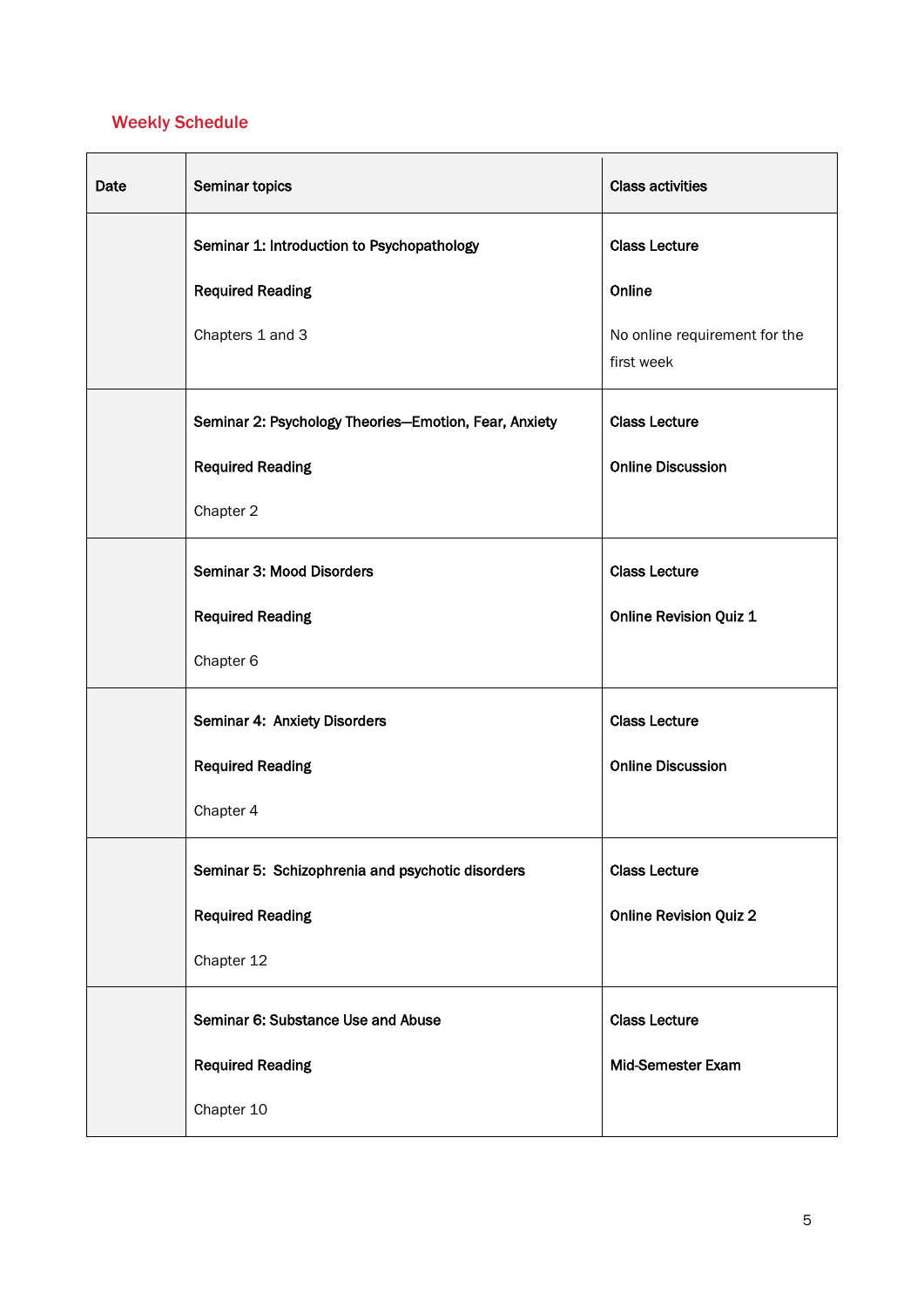| Mid-Semester Break Week                                                                                                         |                                                       |
|---------------------------------------------------------------------------------------------------------------------------------|-------------------------------------------------------|
| Seminar 7: Eating and Sleep Disorders.<br><b>Required Reading</b><br>Chapter 8                                                  | <b>Class lecture</b><br><b>Online Discussion</b>      |
| Seminar 8: The body, beach culture and spatial divide in<br>Sydney<br><b>Required Reading</b><br>Readings in Module 8 in CANVAS | <b>Class Lecture</b><br><b>Online Discussion</b>      |
| Seminar 9: Field Class<br>Details will be provided in Seminar 1                                                                 | <b>Field Class</b>                                    |
| <b>Seminar 10: Personality Disorders</b><br><b>Required Reading</b><br>Chapter 11                                               | <b>Class Lecture</b><br><b>Online Revision Quiz 3</b> |
| Seminar 11: Cognitive Disorders<br><b>Required Reading</b><br>Chapter 13                                                        | <b>Class Lecture</b><br><b>Online Discussion</b>      |
| Seminar 12<br>Course summary and evaluation<br>Final Exam                                                                       | Class<br><b>Final Exam</b>                            |

## Attendance, Participation & Student Responsibilities

#### Attendance

All attendances should be recorded by faculty in CANVAS for every class. Students are given one "sick day" per course per semester without penalty. Each unauthorised absence thereafter will incur a one third grade